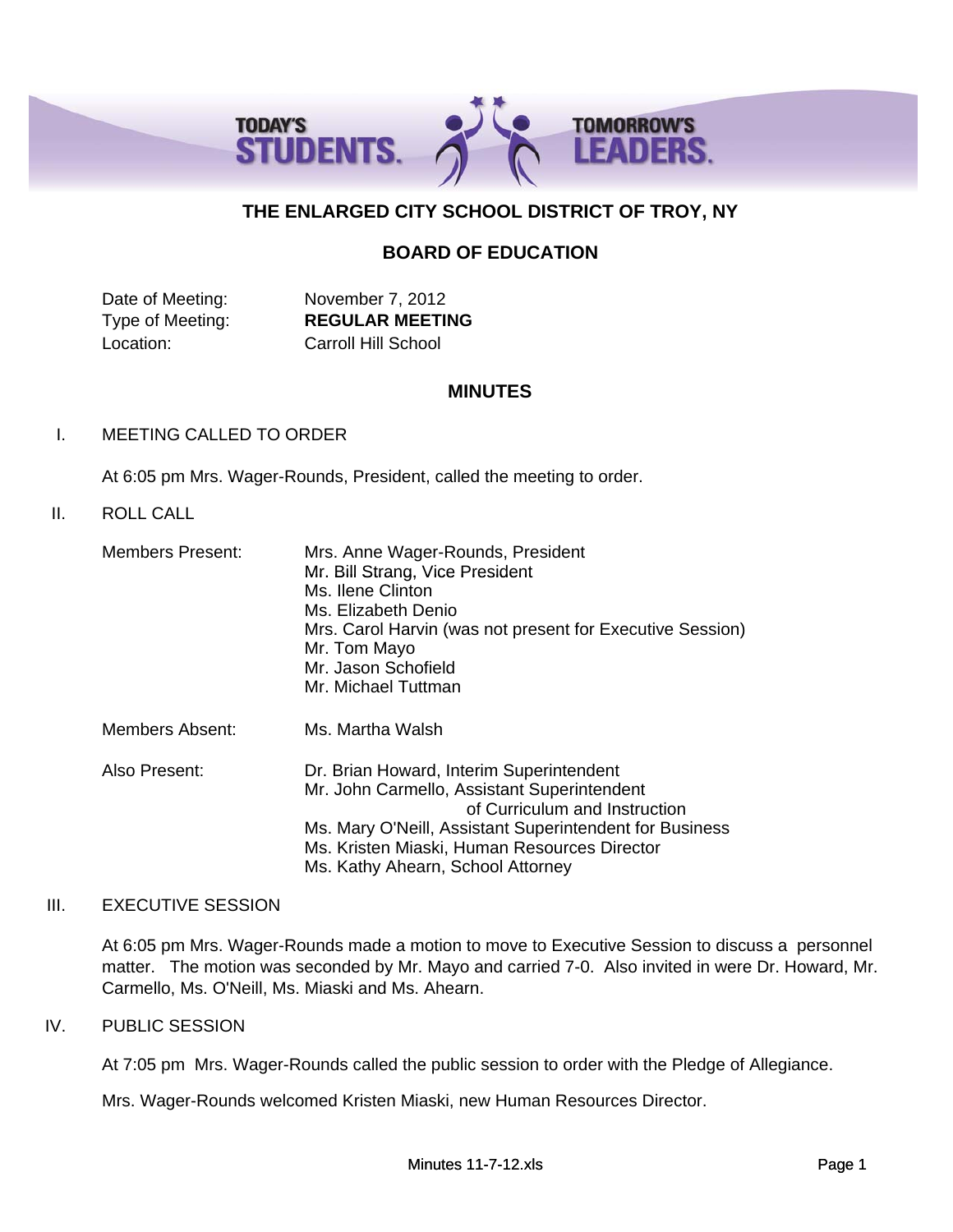# V. DISTRICT COMMUNITY ANNOUNCEMENTS

Mrs. Wager-Rounds announced that THS Boys Soccer team won Section II Class A title - making THS history. Varsity swim team was also congratulated on their performance at sectionals. School 18 honored bus driver Mario Locassiano. School 16 held a mock presidential election and collected money for Hurricane Sandy victims.

## VI. CAPITAL PROJECT UPDATE

Marc Rivers of U.W. Marx and Kersten Lorcher of Mosaic Associates showed photos of progress at Middle School site. Mr. Rivers responded to Mrs. Harvin's questions about handicapped accessibility. There will be 2 elevators and 2 wheelchairs lifts in the middle school. There are individual learning plans for students who need assistance with elevators.

## VII. SUPERINTENDENT'S REPORT

Dr. Howard reported that the Building Use Committee has met twice. The committee is looking at what is fiscally responsible for the District.

## CHS Principal's Presentation

Dr. Casey Parker, CHS Principal, reported that Carroll Hill is focused on District's new goals set by the Board of Education. This year's emphasis is on afterschool programs and to increase test scores for ELA and Math over the next five years. Programs include Sage Literacy Clinic, Reading and Recreation Club, Character Education Program and Homework Club. Students are provided and Recreation Club, Character Education Program and Homework Students are provided with afterschool transportation.

## **VIII. PUBLIC INPUT ON AGENDA AND NON-AGENDA ITEMS**

(1) Ryan Cietek, President of THS Music Club - Would like to know status of THS Spring Musical. Dr. Howard responded that Mr. Mariano is working with another local school to hold musical. Concert locations have been secured for winter and spring.

(2) Mark Walsh, President of TTA - Thank you to Mr. Mariano and APPR Committee for hard work during past 19 months. The students are the winners on this. Dr. Howard agreed and commended Troy Teachers Association.

# **IX. APPROVAL OF MINUTES**

BE IT RESOLVED, that the Board of Education, hereby approves the following minutes:

# **Mrs. Wager-Rounds made a motion to approve the following minutes Second: Mr. Mayo Carried: 7-0-1 (Mrs. Harvin abstained 10/17)**

## A. Board Meetings

- 1. Board of Education August 15, 2012 (Workshop)
- 2. Board of Education October 3, 2012 (Regular Meeting)
- 3. Board of Education October 10, 2012 (Executive Session)
- 4. Board of Education October 17, 2012 (Workshop)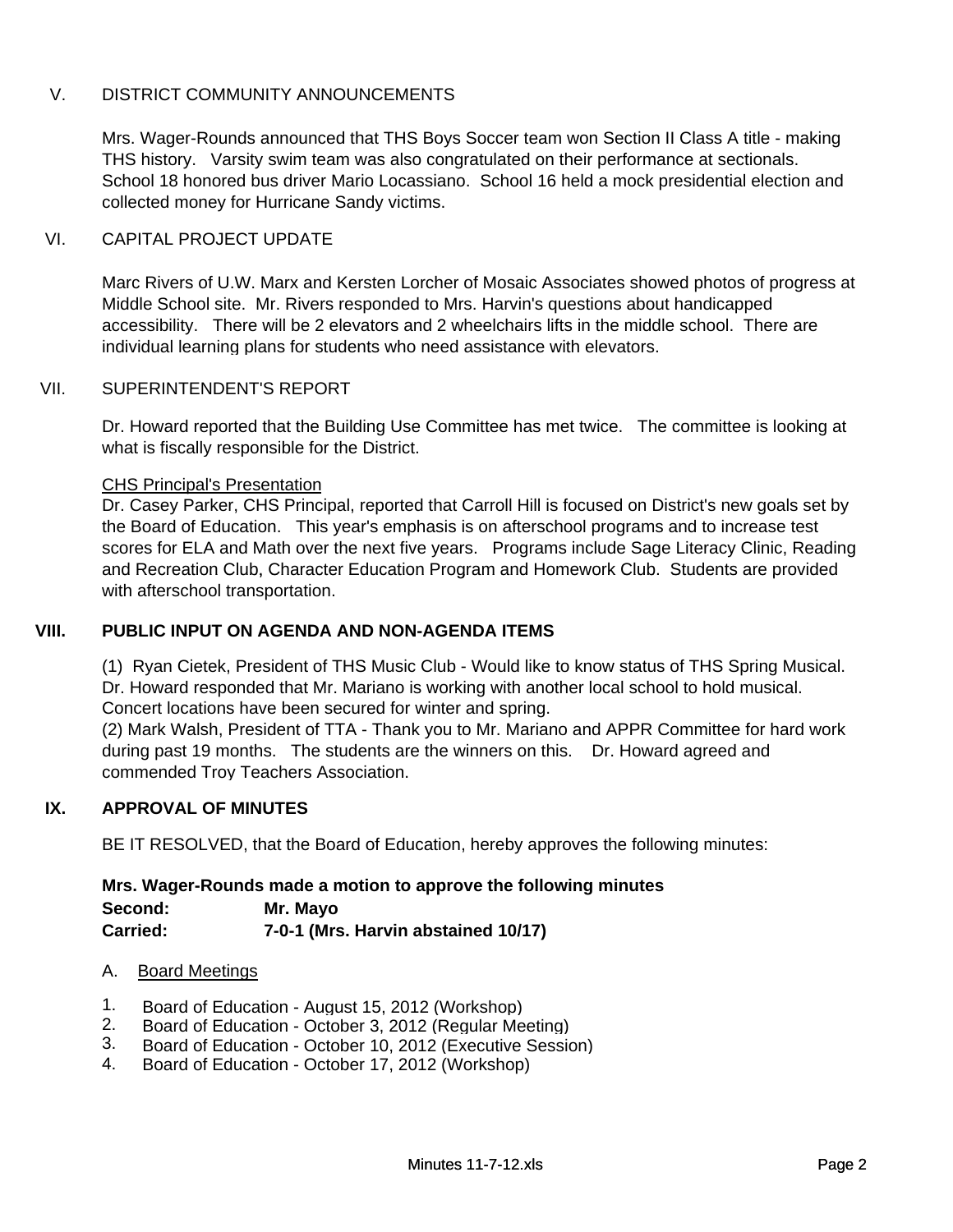# X. SUPERINTENDENT'S RECOMMENDATIONS - HUMAN RESOURCES

## A. Staff Matters - Unclassified (Reviewed by Mr. Carmello)

**Mrs. Wager-Rounds made a motion to approve Items 1-13 as a Consent Agenda. Second: Mr. Mayo Carried: 8-0** 

BE IT RESOLVED, that the Board of Education of the Enlarged City School District of Troy, NY, hereby accepts the recommendation of the Superintendent to approve the following unclassified personnel actions:

#### 1. Unclassified Employee - Leave of Absence

| NAME                 | TENURE AREA               | % SERVICE | ASSIGNMENT | EFFECTIVE DATES    |
|----------------------|---------------------------|-----------|------------|--------------------|
| a. Melissa Reinisch  | Teaching Assistant        | 40%       | School 18  | 12/6/12 - 1/17/13  |
| b. Elizabeth Pollock | General Special Education | 100%      | DMS        | 11/26/12 - 6/30/13 |

#### 2. Unclassified Employee - Temporary Appointments

| <b>NAME</b>                              | TENURE AREA                      | $\frac{9}{6}$  | <b>ASSIGN</b>                  | <b>EFFECTIVE</b>                    | CERT                            | <b>SALARY</b>                         |
|------------------------------------------|----------------------------------|----------------|--------------------------------|-------------------------------------|---------------------------------|---------------------------------------|
|                                          |                                  | <b>SERVICE</b> |                                | <b>DATES</b>                        | <b>STATUS</b>                   | RATE                                  |
| a. Nicholas Benedetto<br>(R. Philipchik) | <b>Technical Subjects</b>        | 100%           | THS                            | $11/1/12 -$<br>until further notice | Technology Educ,<br>Initial     | \$42,500 (prorated)<br>$(S-1, Col A)$ |
| b. Elizabeth Pollock<br>(R. Devries)     | <b>General Special Education</b> | 100%           | ZAK<br>(CPSE Chairperson, TSA) | 11/26/12 - 6/30/13                  | Special Education,<br>Permanent | \$60,000<br>$(S-13, Col K)$           |

#### 3. Unclassified Employee - 2012-13 Student Interns (Unpaid)

| b. Elizabeth Pollock | <b>General Special Education</b>                            | 100%            | ZAK                     | 11/26/12 - 6/30/13 | Special Education, | \$60,000          |
|----------------------|-------------------------------------------------------------|-----------------|-------------------------|--------------------|--------------------|-------------------|
| (R. Devries)         |                                                             |                 | (CPSE Chairperson, TSA) |                    | Permanent          | $(S-13, Col K)$   |
|                      | 3. Unclassified Employee - 2012-13 Student Interns (Unpaid) |                 |                         |                    |                    |                   |
| <b>NAME</b>          | <b>COLLEGE</b>                                              |                 | AREA OF STUDY           |                    | <b>SUPERVISOR</b>  | <b>ASSIGNMENT</b> |
| a. Telesa Adams      | Mercy College                                               |                 | ESL                     |                    | Gary Bloomingdale  | School 16         |
| b. Ryan Clements     | <b>SUNY Oswego</b>                                          |                 | Elementary              |                    | Cynthia Kilgallon  | School 18         |
| c. Elif Ipek         | College of St. Rose                                         |                 | <b>Mathematics</b>      |                    | Jennifer DeMarco   | <b>DMS</b>        |
| d. Merritt Marcus    | College of St. Rose                                         |                 | <b>Mathematics</b>      |                    | Diane DiClementi   | <b>DMS</b>        |
|                      | 4. Unclassified Employee - 2012-13 Mentor/Mentee            |                 |                         |                    |                    |                   |
| <b>MENTEE</b>        | TENURE AREA                                                 | <b>MENTOR</b>   |                         | <b>ASSIGNMENT</b>  | <b>SALARY RATE</b> |                   |
| a. Meghan Kelly      | Special Education                                           | Kathleen Marthy |                         | School 2           | \$1,250,00         |                   |

### 4. Unclassified Employee - 2012-13 Mentor/Mentee

| MENTEE            | <b>TENURE AREA</b> | <b>MENTOR</b>      | ASSIGNMENT | SALARY RATE           |
|-------------------|--------------------|--------------------|------------|-----------------------|
| a. Meghan Kelly   | Special Education  | Kathleen Marthy    | School 2   | \$1.250.00            |
| b. Jenna Turnbull | Elementary         | P. Weaver-Lipscomb | School 14  | \$1,250.00 (Oct-June) |

#### 5. Unclassified Employee - 2012-13 Extra Assignments

| <b>NAME</b>    | TENURE AREA               | ASSIGNMENT | SALARY RATE |                     |
|----------------|---------------------------|------------|-------------|---------------------|
| a.  Tara Evans | General Special Education | DMS        | \$3.000.00  | (Stipend Read 180)  |
| b. Aimee Todd  | General Special Education | School 18  | \$3.000.00  | (Stipend Fast Math) |

#### 6. Unclassified Employee - 2012-13 DMS Club Advisors

| <b>NAME</b>         | <b>CLUB NAME</b>                                      |            | SALARY RATE |
|---------------------|-------------------------------------------------------|------------|-------------|
| a. Celine Boule     | <b>Future City Advisor</b>                            |            | \$931.00    |
|                     | (remove appointee resigned, BOE Agenda 9/5/12, page 6 |            |             |
| b. Antoinette Costa | African American/Latino History Book Club             | Co-Advisor | \$465.50    |
| c. Kristen Meister  | African American/Latino History Book Club             | Co-Advisor | \$465.50    |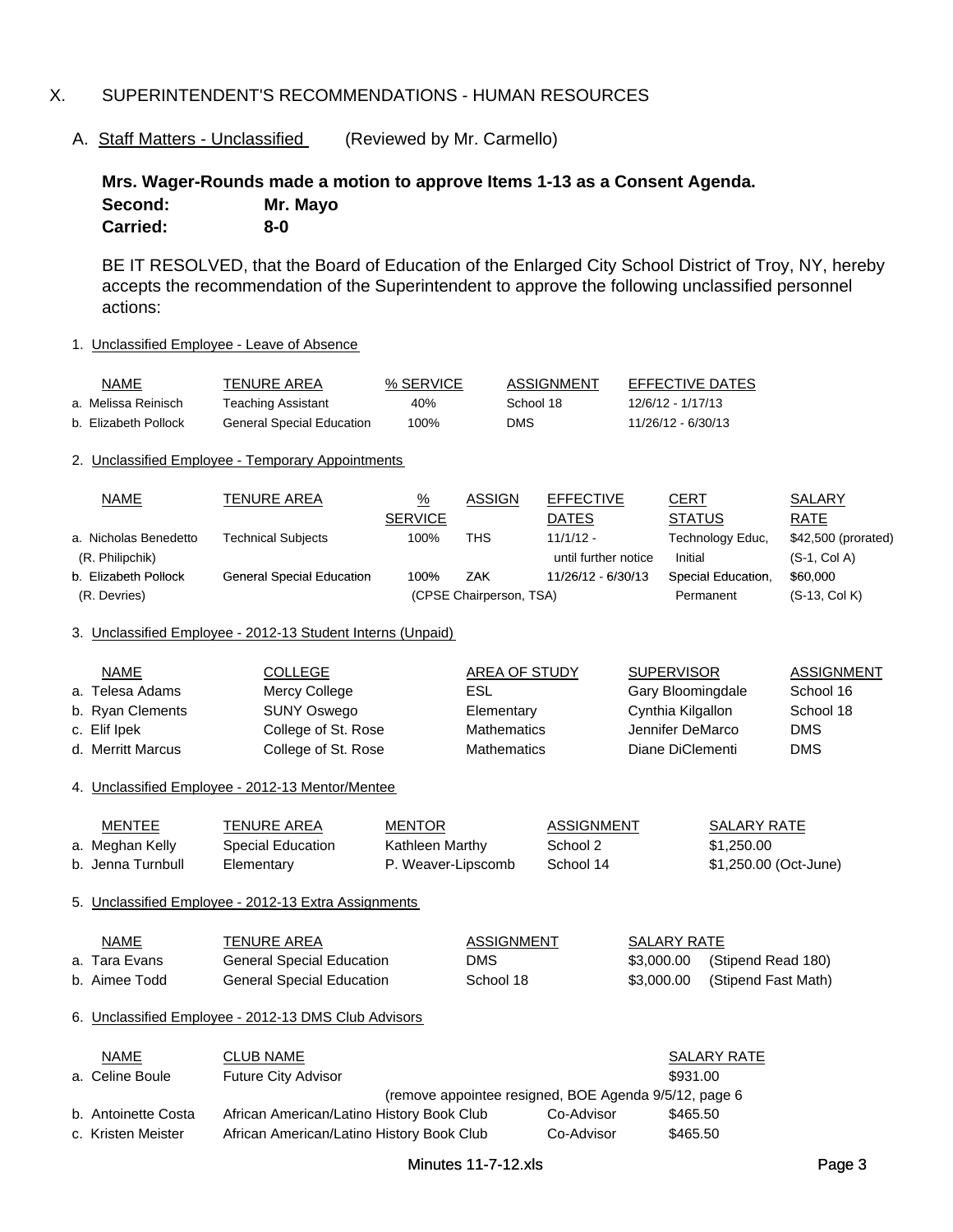### 7. Unclassified Employee - 2012-13 DMS Afterschool Detention Program

| NAME             | TENURE AREA | MAX HOURS        | SALARY RATE      |
|------------------|-------------|------------------|------------------|
| a.  Lisa Nocella | English     | 4 hours per week | \$30.00 per hour |

#### 8. Unclassified Employee - 2012-13 DMS Programs (Restructuring Plan & School Improvement Grant)

| <b>NAME</b><br>a. Amy Khuzwayo<br>b. Lisa Hurteau<br>c. Elizabeth Pollock                                                                  | TENURE AREA<br>School Psychologist<br>Physical Education & Recreation<br><b>General Special Education</b> | <b>POSITION TITLE</b><br><b>Stair Grant Coordinator</b><br><b>PBIS Facilitator</b><br><b>PBIS Facilitator</b> | SALARY RATE<br>\$3,000.00<br>\$2,200.00<br>\$2,200.00 |  |  |
|--------------------------------------------------------------------------------------------------------------------------------------------|-----------------------------------------------------------------------------------------------------------|---------------------------------------------------------------------------------------------------------------|-------------------------------------------------------|--|--|
|                                                                                                                                            | 9. Unclassified Employee - 2012-13 21st Century Program                                                   |                                                                                                               |                                                       |  |  |
| NAME                                                                                                                                       | POSITION TITLE                                                                                            | SALARY RATE                                                                                                   |                                                       |  |  |
| a. Karen Driscoll                                                                                                                          | Substitute Teacher                                                                                        | \$30.00 / hour up to 10 hrs / week                                                                            |                                                       |  |  |
| b. Joseph Coleman                                                                                                                          | Substitute Teacher                                                                                        | \$30.00 / hour up to 10 hrs / week                                                                            |                                                       |  |  |
| c. Maha Ghorayeb                                                                                                                           | Substitute Teaching Assistant                                                                             | \$26.00 / hour up to 10 hrs / week                                                                            |                                                       |  |  |
| 10. Unclassified Employee - 2012-13 THS PSAT/PLAN Proctors<br>(October 20 & November 3 $\omega$ 4 hours per day $\omega$ \$24.95 per hour) |                                                                                                           |                                                                                                               |                                                       |  |  |
| <b>NAME</b>                                                                                                                                |                                                                                                           |                                                                                                               |                                                       |  |  |
| a. Cassandra Gronlund                                                                                                                      | d. Debra Rivet                                                                                            | g. Edmund Loatman                                                                                             | k. Joseph Padalino                                    |  |  |
| b. Maureen Hughes                                                                                                                          | e. Vincenza Sorriento                                                                                     | h. Matthew Loatman                                                                                            | I. Harry Peterson                                     |  |  |
| c. Kiante Jones                                                                                                                            | f. Laura Tedesco                                                                                          | i. Victoria Loatman                                                                                           | m. MarySue Peterson                                   |  |  |

11. Unclassified Employee - 2012-13 PreK 'Opening Doors' Professional Development (Target Grant)

| NAME              | <b>POSITION TITLE</b> | <b>MAX HOURS</b> | <b>SALARY RATE</b> |
|-------------------|-----------------------|------------------|--------------------|
| a. Leslie Halpern | Trainer / Facilitator |                  | \$150,00 / hour    |

j. Brian Monteleon **n. Douglas Raia** 

#### 12. Unclassified Employee - 2012-13 Winter Sports

| <b>NAME</b>           | <b>POSITION TITLE</b>  |                           | <u>SALARY RATE</u> |
|-----------------------|------------------------|---------------------------|--------------------|
| a. Richard Hurley     | <b>Varsity Coach</b>   | <b>BOYS BASKETBALL</b>    | \$5,220.00         |
| b. Michael Beadnell   | JV Coach               |                           | \$4,115.00         |
| c. Patrick Haggerty   | Freshman Coach         | 50%                       | \$2,057.50         |
| d. Ryan Meikle        | Freshman Coach         | 50%                       | \$2,057.50         |
| e. Darwin Carr        | <b>Modified Coach</b>  |                           | \$2,675.00         |
| f. Paul Bearup        | <b>Varsity Coach</b>   | <b>GIRLS BASKETBALL</b>   | \$5,220.00         |
| g. Christopher Caputo | JV Coach               |                           | \$4,115.00         |
| h. Jaimy Johnson      | <b>Modified Coach</b>  | 50%                       | \$1,337.50         |
| i. Sarah Wlodarczyk   | <b>Modified Coach</b>  | 50%                       | \$1,337.50         |
| j. Molly Danahy       | <b>Volunteer Coach</b> |                           | $$ -0-$            |
| k. Donald Poutre      | <b>Head Coach</b>      | BOWLING (70%)             | \$2,261.00         |
| I. Nicholas Benedetto | <b>Head Coach</b>      |                           | \$969.00           |
| m. Michael Hurteau    | <b>Head Coach</b>      | <b>BOYS INDOOR TRACK</b>  | \$5,220.00         |
| n. Keith Bateman      | <b>Assistant Coach</b> |                           | \$3,892.00         |
| o. Thomas Hayes       | <b>Head Coach</b>      | <b>GIRLS INDOOR TRACK</b> | \$5,220.00         |
| p. Michael Murnane    | <b>Assistant Coach</b> |                           | \$3,892.00         |
| q. Amy Jones          | Head Coach             | <b>SWIMMING MODIFIED</b>  | \$5,220.00         |
| r. Jennifer Gall      | Varsity Coach          | <b>CHEERLEADING</b>       | \$2,002.00         |
| s. Katelyn Waters     | JV Coach               |                           | \$1,726.00         |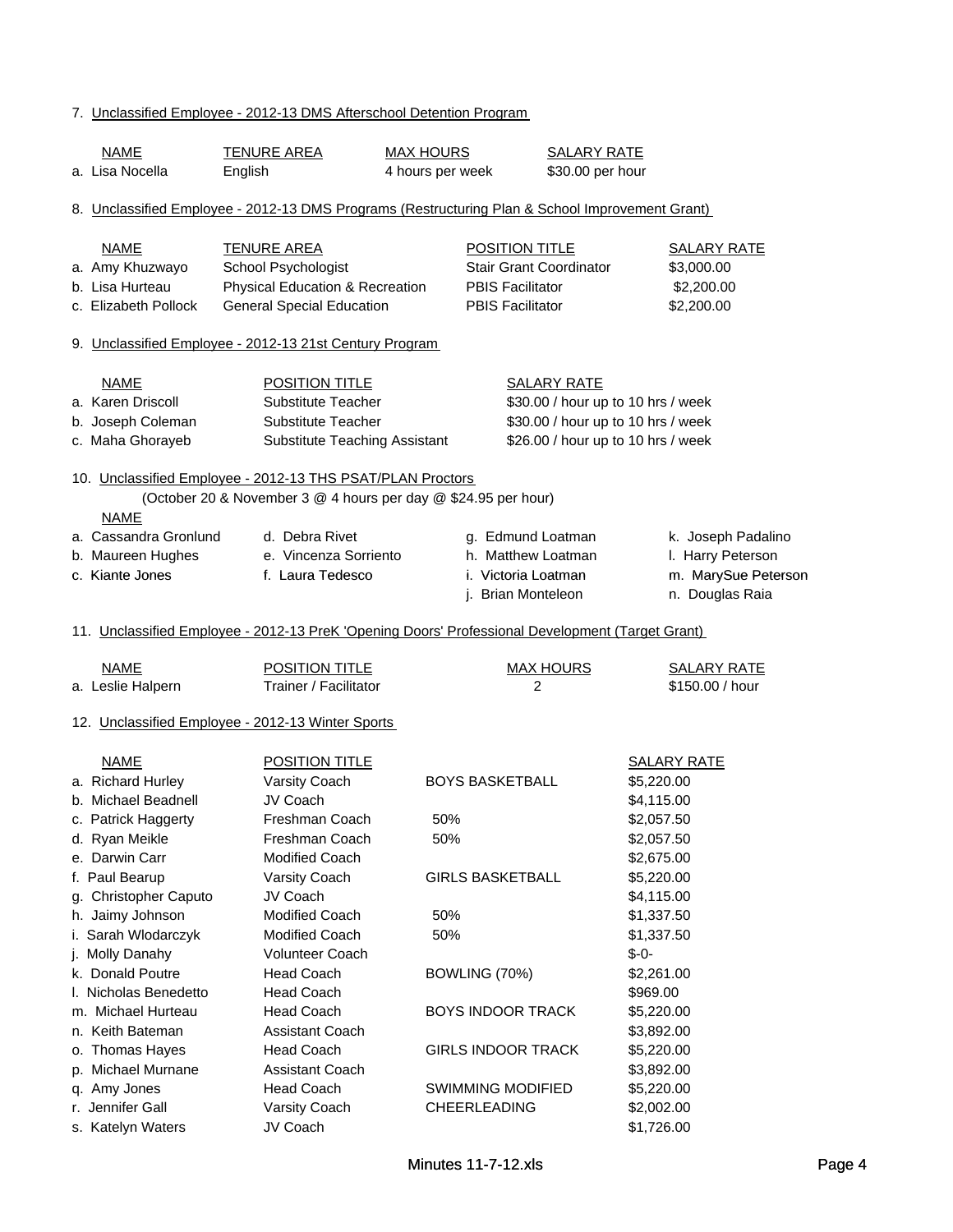## 13. Unclassified Employee - 2012-13 Substitutes

| <b>NAME</b>           | <b>CERTIFIED</b> | <b>UNCERTIFIED</b> | <b>TEACHING ASST</b><br>Certified<br>Uncertified | <b>HOME TUTOR</b><br>Certified<br>Uncertified |
|-----------------------|------------------|--------------------|--------------------------------------------------|-----------------------------------------------|
|                       | (\$100.00 / day) | (\$90.00 / day)    | \$12.00 / hour)                                  | (\$31.00 / hour)                              |
| Susan Alberino        | Х                |                    |                                                  |                                               |
| Nicole Berg           | Χ                |                    |                                                  |                                               |
| Shea Carr             | Χ                |                    |                                                  |                                               |
| Frenita Combs-Sams    | X                |                    |                                                  |                                               |
| Ashley Cudemo         | Χ                |                    |                                                  |                                               |
| James Desira          | Χ                |                    |                                                  |                                               |
| Mary Eaton            | Χ                |                    |                                                  |                                               |
| Kerri Enright         | Χ                |                    |                                                  |                                               |
| Nancy Matthews        | X                |                    |                                                  |                                               |
| Daniel McHale         | х                |                    |                                                  |                                               |
| <b>Kira Merrills</b>  | X                |                    |                                                  |                                               |
| Michael Orciuoli      | X                |                    |                                                  |                                               |
| <b>Eleanor Poling</b> | Χ                |                    |                                                  |                                               |
| <b>Margaret Trott</b> | Χ                |                    |                                                  |                                               |
| Brionna Whitman       |                  | X                  |                                                  |                                               |
| Robert Zimmerman      | X                |                    |                                                  |                                               |

B. Staff Matters - Classified (Reviewed by Mr. Tedesco)

|                    | Mrs. Wager-Rounds made a motion to approve Items 1-6 as a Consent Agenda.                                   |
|--------------------|-------------------------------------------------------------------------------------------------------------|
| Second:            | Mr. Mayo                                                                                                    |
| <b>Discussion:</b> | Mrs. Clinton asked if volunteers from Emma Willard School are district<br>wide. Mr. Carmello will find out. |
| <b>Carried:</b>    | $8 - 0$                                                                                                     |

BE IT RESOLVED, that the Board of Education of the Enlarged City School District of Troy, NY, hereby accepts the recommendation of the Superintendent to approve the following classified personnel actions:

## 1. Classified Employee - Leave of Absence

| <b>NAME</b>                                                         | <b>POSITION TITLE</b> | % SERVICE      | <b>ASSIGNMENT</b> | EFFECTIVE DATES    |                    |               |
|---------------------------------------------------------------------|-----------------------|----------------|-------------------|--------------------|--------------------|---------------|
| a. Erik Carucci                                                     | <b>Custodian PM</b>   | 100%           | School 16         | 10/18/12 - 2/28/13 |                    |               |
| 2. Classified Employee - Permanent Serving Probationary Appointment |                       |                |                   |                    |                    |               |
| <b>NAME</b>                                                         | <b>POSITION</b>       | $\frac{9}{6}$  | <b>ASSIGN</b>     | <b>PROB APPT</b>   | <b>PROB PERIOD</b> | SALARY RATE   |
|                                                                     | TITLE                 | <b>SERVICE</b> |                   | <b>START DATE</b>  | <b>EXPIRE DATE</b> |               |
| a. John Miles                                                       | <b>School Monitor</b> | 100%           | Elementary        | 11/8/12            | 5/9/13             | \$25,371      |
|                                                                     |                       |                |                   |                    |                    | (Yr 1, Gr 3A) |
| b. Linda Warner                                                     | Teacher Aide          | 100%           | School 14         | 11/8/12            | 5/9/13             | \$25,371      |
|                                                                     |                       |                |                   |                    |                    | (Yr 1, Gr 3A) |
| c. Anne Miller                                                      | Teacher Aide          | 100%           | School 2          | 11/8/12            | 5/9/13             | \$25,371      |
|                                                                     |                       |                |                   |                    |                    | (Yr 1, Gr 3A) |
| 3. Classified Employee - Temporary Appointments                     |                       |                |                   |                    |                    |               |
| <b>NAME</b>                                                         | <b>POSITION TITLE</b> | % SERVICE      | ASSIGNMENT        | EFFECTIVE DATES    |                    | SALARY RATE   |
| a. Sandra Bruce                                                     | Custodian PM          | 100%           | School 16         | 11/8/12 - 2/28/13  |                    | \$36,168      |
| (LOA E. Carucci)                                                    |                       |                |                   |                    |                    | (S-1, Gr 13)  |
|                                                                     |                       |                |                   |                    |                    |               |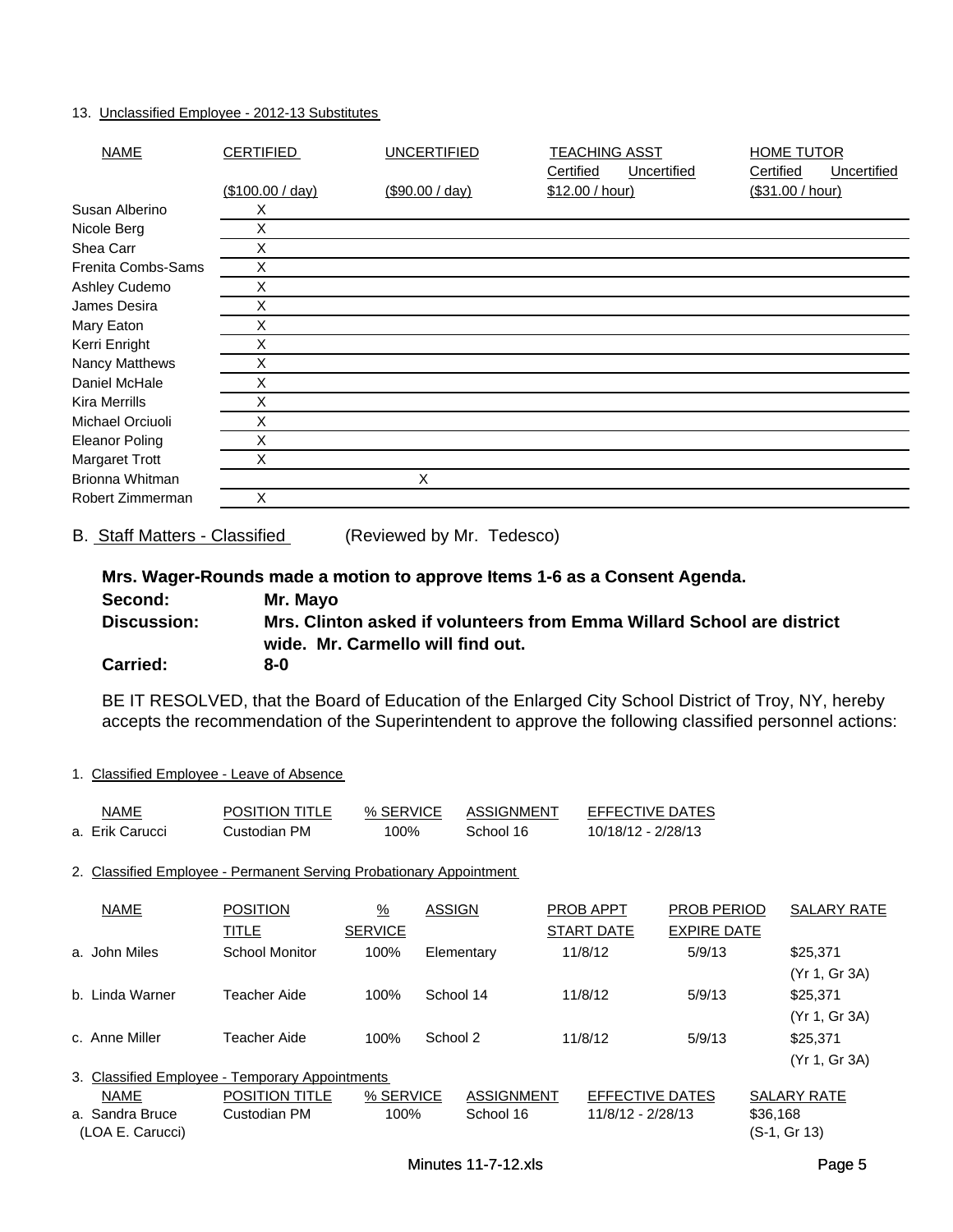# 4. Classified Employee - 2012-13 Winter Sports Support Staff

| <b>NAME</b>          | POSITION TITLE      | <b>SALARY RATE</b> |
|----------------------|---------------------|--------------------|
| a. Nicole Davin      | <b>Ticket Taker</b> | \$8.00 / hour      |
| b. Patricia Rupp     | <b>Ticket Taker</b> | \$8.00 / hour      |
| c. Tara Anthony      | Score & TimeKeeper  | \$26.00 / game     |
| d. Thomas Hayes      | Score & TimeKeeper  | \$26.00 / game     |
| e. Gary Mongiardo    | Score & TimeKeeper  | \$26.00 / game     |
| f. Charles Mossey    | Score & TimeKeeper  | \$26.00 / game     |
| g. Richard Pawlusiak | Score & TimeKeeper  | \$26.00 / game     |
| h. Brian Poland      | Score & TimeKeeper  | \$26.00 / game     |
| i. George Rafferty   | Score & TimeKeeper  | \$26.00 / game     |

## 5. Classified Employee - 2012-13 Substitutes

|              |              |                | 0                   |                     |
|--------------|--------------|----------------|---------------------|---------------------|
| <b>CLERK</b> | <b>NURSE</b> | <b>MONITOR</b> | <b>TEACHER AIDE</b> | <b>MAINT WORKER</b> |
| ( \$11 / hr) | (\$14 / hr)  | (\$10 / hr)    | (\$10 / hr)         | (\$11 / hr)         |
|              |              |                |                     |                     |
|              |              |                |                     |                     |
|              |              |                |                     |                     |
|              |              |                |                     |                     |
|              |              |                |                     |                     |
|              |              |                |                     |                     |
|              |              |                |                     |                     |
|              |              |                |                     |                     |
|              |              |                |                     |                     |

## 6. 2012-13 Volunteers

| <b>SCHOOL 2</b>                           |                          |                      |                              |
|-------------------------------------------|--------------------------|----------------------|------------------------------|
| Kaylynn Barr                              | James Mayben             | <b>Theresa Prall</b> | John Strang                  |
| Lynne DuBray                              | Juanita Pailley          | Wayne Sharp          | <b>Kristie Sorel</b>         |
| SCHOOL 14                                 |                          |                      |                              |
| Jennifer Alarcon                          | MerryAnn Cole            | Danielle lacullo     | <b>Nancy Stoner</b>          |
| Deanna Archambeault                       | Jessica Crouse           | Laura Marcus         | John Strang                  |
| Alexis Bell                               | Tanya Davis              | Tara Noxon           | Kristen Tuttman              |
| <b>Christopher Brown</b>                  | Jerry Ford               | Dennis Recore        | Melissa Valiyorshul          |
| Surena Bush                               | Erika Groff              | Julianne Reggero     | Rodney Wiltshire             |
| Sherwood Charron                          | Jayson Harlow            | Andrea Sanchez       | Ted Pitney (RPI Grad Student |
| Cynthia Clinpembue                        | Vanessa Helms            | Margaret Stockwell   | Architectural Acoustics)     |
| SCHOOL 16                                 | SCHOOL 18                | <b>CHS</b>           | <b>DMS</b>                   |
| Mary Brown                                | Kim Meyer                | Shannon Henry        | Alexander Nassrelgrgawi      |
| Jerry Ford                                | <b>Tricia Pendergast</b> |                      | Gili Rusak                   |
| Christina Gorman                          | <b>Bill Strang</b>       |                      |                              |
| Linda Matrose                             | John Strang              |                      |                              |
| <b>EMMA WILLARD Students</b>              |                          |                      |                              |
| Alexandra Chand                           | Erin Hogan               | Lorraine Leung       | Sierra Sukay                 |
| Dana Choi                                 | Ayano Kitano             | Sunho Paik           | Nghi Van                     |
| <b>Taylor Gesner</b>                      | Hayley Kohler            | Talia Segal          | Tian Yujin Lu                |
| Maya Greenstein                           |                          |                      |                              |
| Literacy Volunteers - Power Lunch Program |                          |                      |                              |
| Allan Blair                               | <b>Patrick Finn</b>      | Katie Manz           | Aaron Shavel                 |
| <b>Matthew Billy</b>                      | <b>Colin Fortuner</b>    | Donnie Millang       | <b>Connor Sullivan</b>       |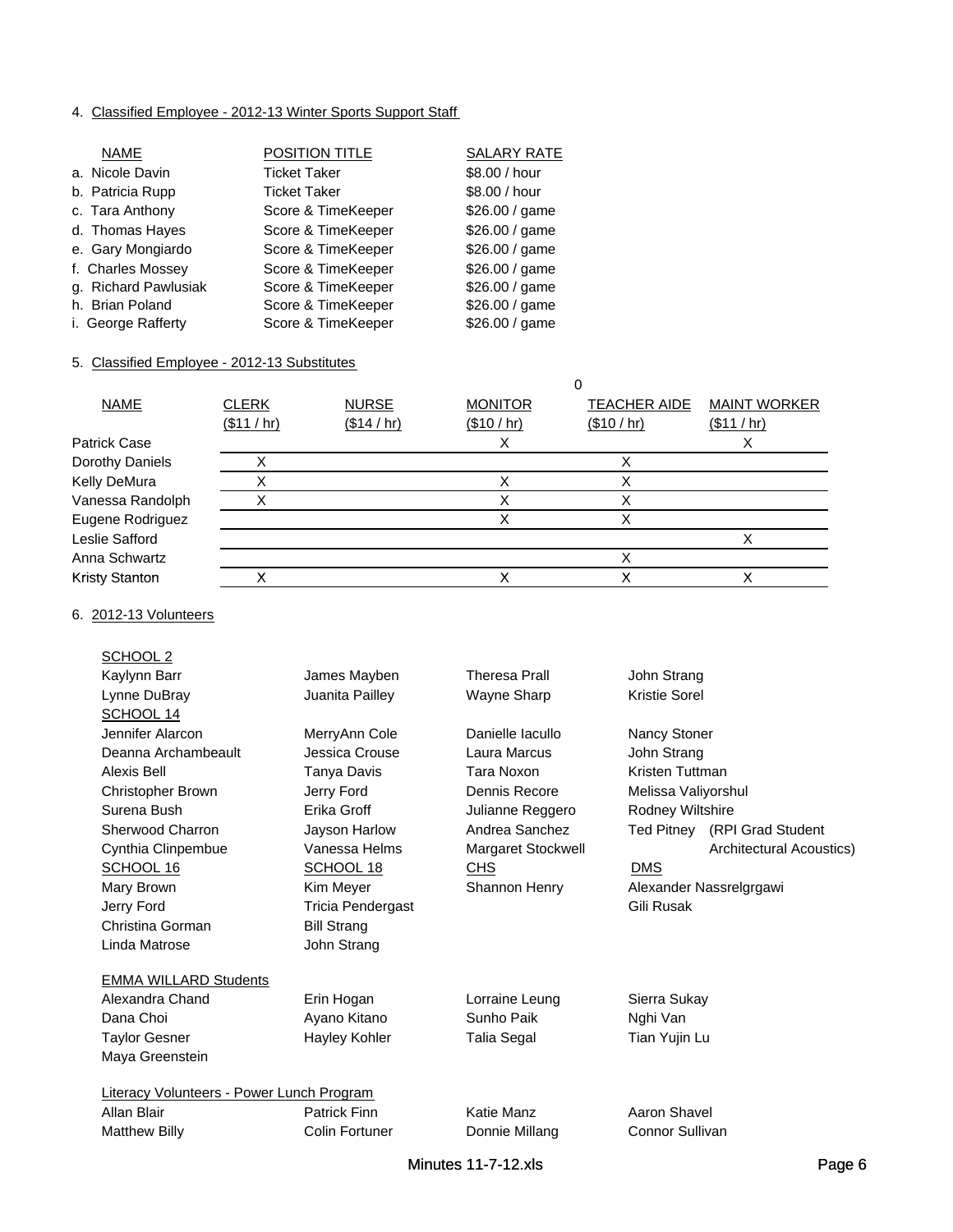| Ryan Brisson<br>AnneMarie Cappello<br>Alex Castronovo<br>Scott Crow | Katie Hayden<br>Marie Heller<br>Alexandra Lusak<br>Michael Lynch | <b>HelenJoy Northrup</b><br>Nadia Orso<br>Meta Reid<br>Andrew Scarpinato | Lucas Tucker<br>Pat Ward<br>Cathy Watrobski<br>Barb Wyman |
|---------------------------------------------------------------------|------------------------------------------------------------------|--------------------------------------------------------------------------|-----------------------------------------------------------|
| Opening Doors Program                                               |                                                                  |                                                                          |                                                           |
| Therese Peck Brigham                                                | Katherine Murphy                                                 | Debbie Brown                                                             | Olivia Phelan                                             |
| Debbie Ebersold                                                     | Rebecca Shitzky                                                  | Laneka Brown                                                             | <b>Charles Strickland</b>                                 |
| Pamela Martin                                                       | Abigail Smead                                                    | Eryka Perreault                                                          | Jennie Williams<br>Jordan Zort                            |
| <b>SUNY Albany Child Clinical Development</b>                       |                                                                  |                                                                          |                                                           |
| Jessica Arnold                                                      | Deanna Frugis                                                    | Stephanie Saturne                                                        | Renata Vaysman                                            |
| Martin Biskup                                                       | Olivia Kempin                                                    | Kristen Uhl                                                              | <b>Matthew Weiss</b>                                      |
| <b>Taylor Bulman</b>                                                | Elizabeth Raffanello                                             |                                                                          |                                                           |

## RPI Football Program Volunteers

BE IT RESOLVED, that the Board of Education of the Enlarged City School District of Troy, NY, hereby accepts the recommendation of the Superintendent to approve the Rensselaer Polytechnic Institute Football Program's acting head coach (Bob Bodor), assistant coaches (Gary Chrys, Jason Diehl, Jeff Dittman, Fred Farrier, Will Headen, Steve Hladio, Jared Jones, Mike Roberts, Andy Sparano, Kevin Trigonis) and football players (91) to volunteer to work with students at Troy City School District throughout the 2012-13 school year.

## XI. SUPERINTENDENT'S RECOMMENDATIONS - PROGRAMS (reviewed by J. Carmello)

#### **Mrs. Wager-Rounds made a motion to approve Items 1-7 as a Consent Agenda. Second: Mr. Mayo Carried: 8-0**

1. Contract - Capital Area School Development Association (CASDA) (Addendum I)

BE IT RESOLVED, that the Board of Education, upon the recommendation of the Superintendent, approve a contract with Capital Area School Development Association for Phase 2 Literacy Coaching Support for District staff for period of October 15, 2012 - May 30, 2013 in the amount of \$25,000.00 to be paid from Title I funds.

## 2. Contract - Commission on Economic Opportunity (CEO) (Addendum II)

BE IT RESOLVED, that the Board of Education of the Enlarged City School District of Troy, hereby accepts the recommendation of the Superintendent to approve a contract with Commission on Economic Opportunity (CEO) for 21st Century Community Learning Centers grant proposal on behalf of the District in the amount of \$5,000 to be paid from general funds.

3. Contract - Capital District Beginnings (2012-13) (Addendum III)

BE IT RESOLVED, that the Board of Education of the Enlarged City School District of Troy, hereby accepts the recommendation of the Superintendent to approve contract with Capital District Beginnings for September 1, 2012 - June 30, 2013 for special education services for 1 student at hourly rates indicated on page 3 of contract to be paid from special education funds.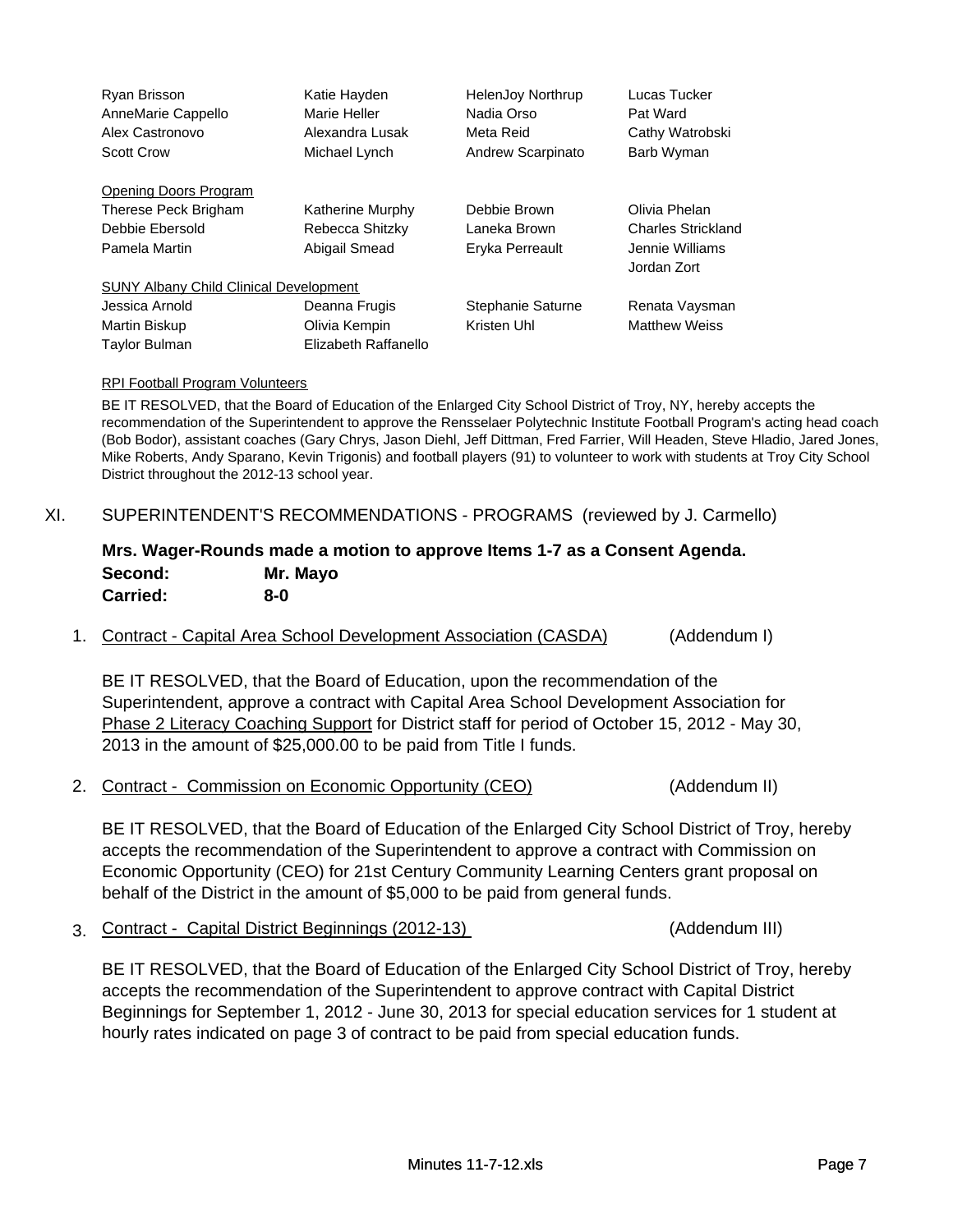## 4. Contract - Capital District Beginnings (summer) (Addendum IV)

BE IT RESOLVED, that the Board of Education of the Enlarged City School District of Troy, hereby accepts the recommendation of the Superintendent to approve contract with Capital District Beginnings for July 1, 2012 - August 31, 2012 for special education services for 1 student at hourly rates indicated on page 3 of contract to be paid from special education funds.

## 5. Committee on Special Education Placements (Addendum V)

BE IT RESOLVED, that the Committee on Special Education has submitted to the Board of Education students having the registration numbers as listed in the attached addendum in classes for students with special needs.

## 6. Out-of-State Conference

BE IT RESOLVED, that the Board of Education of the Enlarged City School District of Troy, hereby accepts the recommendation of the Superintendent to approve out-of-state conference "Handwriting Without Tears" on November 30, 2012 in Boston, MA for Jessica Maloney and Holly Lockrow at cost of \$490. Cost will be defrayed by special education grant funds.

## 7. Out-of-State Field Trips

BE IT RESOLVED, that the Board of Education of the Enlarged City School District of Troy, hereby accepts the recommendation of the Superintendent to approve the following out-of-state field trips: accepts the recommendation of the Superintendent to approve the following out-of-state field trips:

| Destination                       | School                        | Date           | <b>Funding</b>  |
|-----------------------------------|-------------------------------|----------------|-----------------|
| Berkshire Museum (Pittsfield, MA) | School 16 (2nd                | 11/20/2012     | defrayed by PTA |
| Boston Museum of Science          | Troy High School              | 12/6/2012      | students        |
| H.O.P.E., Washington, DC          | DMS 21st Century (9 students) | 4/17-4/19/2013 | 21st Century    |

## **XII. SUPERINTENDENT'S RECOMMENDATIONS - BUSINESS FINANCE (reviewed by M. O'Neill)**

**Mrs. Wager-Rounds made a motion to approve Items 1-8 as a Consent Agenda.**

| Second:            | Mr. Mayo                                                                                                                                                                                                                                                                                                                                                                                                                 |
|--------------------|--------------------------------------------------------------------------------------------------------------------------------------------------------------------------------------------------------------------------------------------------------------------------------------------------------------------------------------------------------------------------------------------------------------------------|
| <b>Discussion:</b> | Mr. Tuttman asked if softball field survey is on the old field.<br>Mr. Mayo asked if sharing services of a purchasing agent will allow for all<br>work to be done at Troy. Ms. O'Neill indicated Troy's purchasing agent is<br>retiring. 50 percent of new purchasing agent's time will be at Troy, the other<br>at Lansingburgh. Both purchasing agents are working together now to close<br>out Capital Project items. |
| Carried:           | Mrs. Harvin stated she is not in favor of sharing purchasing agent services;<br>this should be a full-time position.<br>Dr. Howard stated the owners of the River Street parking lot contacted the<br>District to lease property across from School 1. Mrs. Harvin stated that<br>District should not have terminated parking lot lease two years ago.<br>7-1 (Mrs. Harvin voted no to Item 2)                           |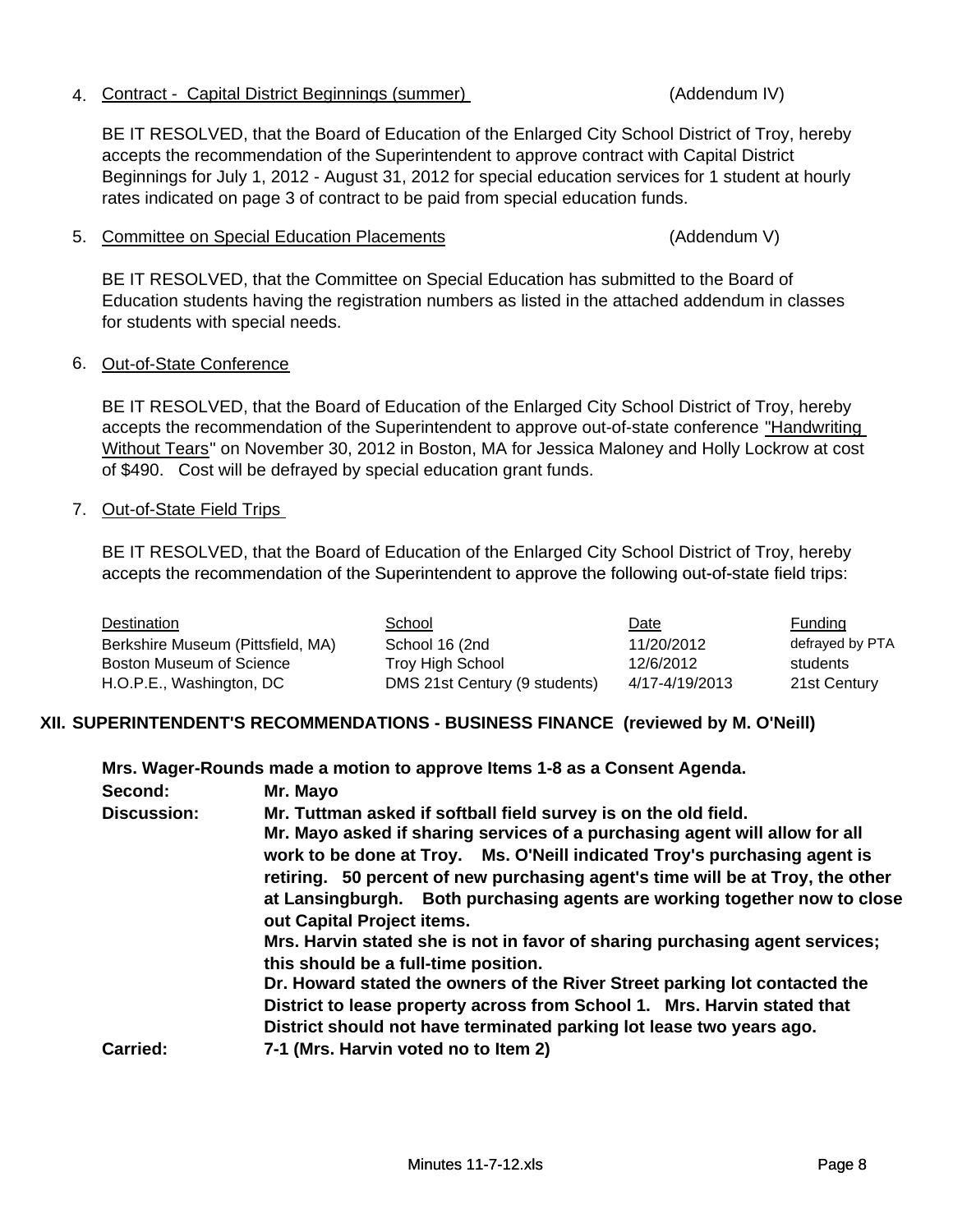# 1. Survey of Varsity Softball Field (Addendum VI)

BE IT RESOLVED, that the Board of Education, upon the recommendation of the Superintendent, approves The Chazen Companies to conduct a detailed survey of the Varsity Softball Field at Troy High School at an estimated cost of \$2,950.00 to be paid from Capital Project funds.

# 2. Intermunicipal Agreement - Shared Purchasing Services (Addendum VII)

BE IT RESOLVED, that the Board of Education, upon the recommendation of the Superintendent, hereby approves an Intermunicipal Agreement with Lansingburgh Central School District for shared services of Purchasing Agent for 2012-13 school year.

3. Lease Agreement - River Street Parking Lot (Addendum VIII)

BE IT RESOLVED, that the Board of Education, upon the recommendation of the Superintendent, hereby approves a lease agreement with John Berigan for parking lot located at 714 Rivers Street, Troy for a term commencing November 1, 2012 - June 30, 2013 in the amount of \$500 per month to be paid from general funds.

# 4. Financial Reports (September) (Addendum IX)

BE IT RESOLVED, that the Board of Education, upon the recommendation of the Superintendent, hereby approves the following financial reports:

- a. Budget Transfers (September 2012)
- b. Internal Claims Auditor Report (September 2012)
- c. Treasurer's Report (September 2012)
- d. Budget Status Reports (ending September 30, 2012)
- e. Student Activity Fund (September 2012)

# 5. Food Service Transition Services

BE IT RESOLVED, that the Board of Education, upon the recommendation of the Superintendent, hereby approves Doug Wolfe to provide training and support for the transition of new management of District's food service provider from December 1, 2012 to October 31, 2013 for a maximum of 40 days. Daily rate shall be \$325 to be paid from School Lunch funds.

# 6. Bid Rejection - Vending Machine

BE IT RESOLVED, that the Board of Education, upon the recommendation of the Superintendent, reject the bids for a Vending Machine opened October, 24, 2012 and re-bid at a later date.

# 7. Change Order (Capital Project)

BE IT RESOLVED, that the Board of Education, upon the recommendation of the Superintendent, hereby accepts the following change order: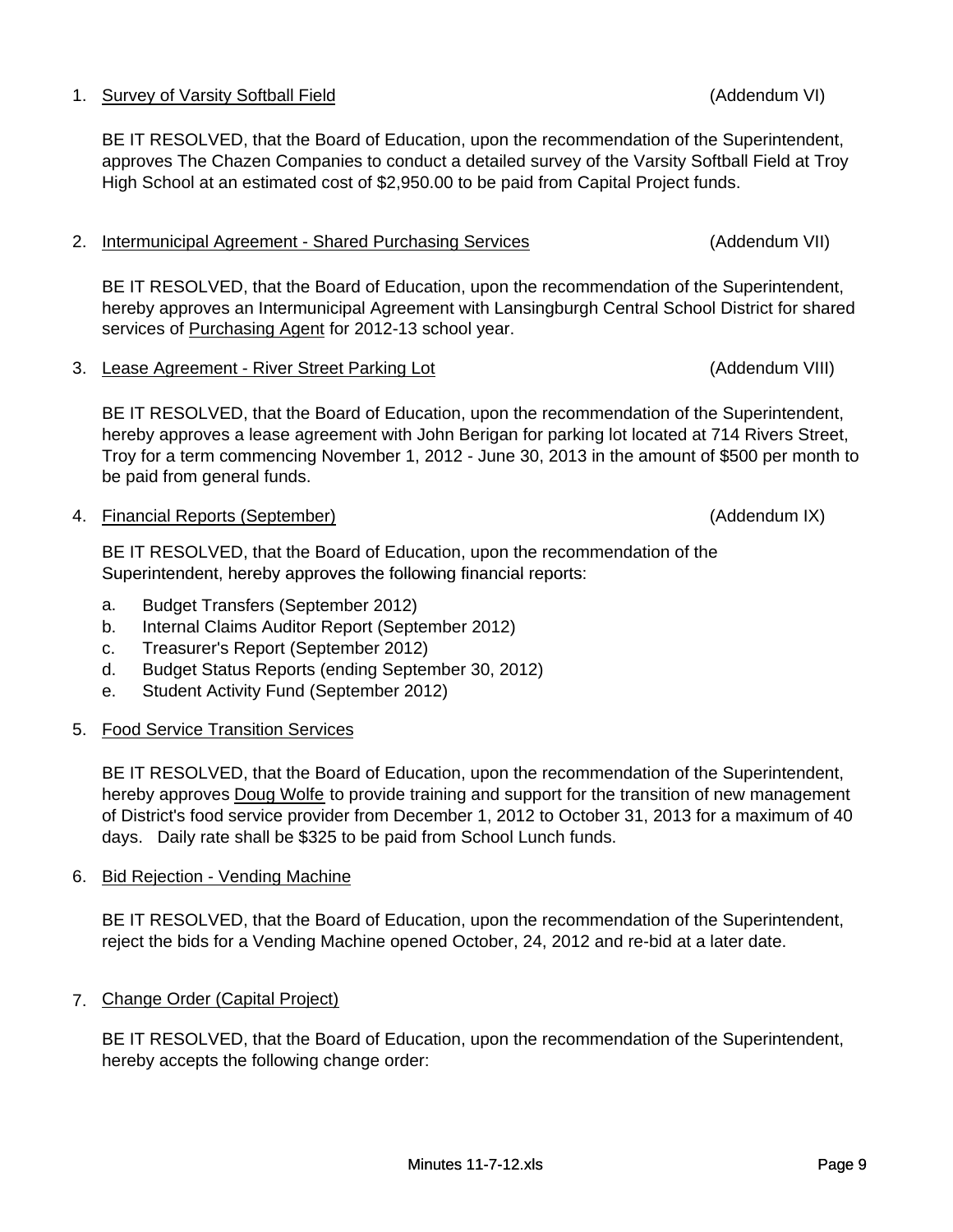| Vendor                        | Order No. | <b>Change Amount</b> |
|-------------------------------|-----------|----------------------|
| Sano-Rubin Construction, Inc. | GC-04     | \$21,726,00 (credit) |
| Sano-Rubin Construction, Inc. | GC-05     | \$13,094.00 (credit) |

## 8. Donations

BE IT RESOLVED, that the Board of Education, upon the recommendation of the Superintendent, hereby accepts the following donations:

| Donor         | Purpose                | Amount     |
|---------------|------------------------|------------|
| School 14 PTA | field trip expenses    | \$700.00   |
| School 16 PTA | field trip expenses    | \$1000.00  |
| School 16 PTA | field trip expenses    | \$2,618.50 |
| School 16 PTA | assembly fees          | \$2,633.00 |
| School 18 PTA | trip to Bowman Orchard | \$79.50    |

## XIII. BOARD RESOLUTION

**Mrs. Wager-Rounds made a motion to approve Item 1.** 

| Second:            | Mr. Mayo                                                            |
|--------------------|---------------------------------------------------------------------|
| <b>Discussion:</b> | Mrs. Harvin stated the District cannot predict a smooth transition. |
|                    | Mr. Tuttman stated he is glad that the succession plan for the new  |
|                    | Superintendent is on the agenda for a public vote.                  |
| <b>Carried:</b>    | 7-1 (Mrs. Harvin voted no.)                                         |

1. Approval of Succession Plan (Addendum IX)

WHEREAS, at a September 19, 2012 meeting of the Board of Education of the Enlarged City School District of Troy, the Interim Superintendent of Schools presented a Plan of Succession to the Board of Education for its consideration; and

WHEREAS, the Board of Education wishes to insure a smooth transition in leadership at the conclusion of the Interim Superintendent's term of service in the District on June 30, 2013; now, therefore

BE IT RESOLVED, that, upon the September 19, 2012 recommendation of the Interim Superintendent, the Board of Education hereby adopts said Plan of Succession, a copy of which is attached hereto and made part of this Resolution.

# *2. TTA Memorandum of Agreement for APPR (Addendum X) TABLED TO NEXT MTG.*

BE IT RESOLVED, that the Board of Education of the Enlarged City School District of Troy hereby approves the Memorandum of Agreement between the District and the Troy Teachers' Association regarding the Annual Professional Performance Review (APPR) Plan and modification of the parties' Collective Bargaining Agreement.

## XIV. TECHNOLOGY UPDATE

Jared Heiner, Director of Technology, reported to the Board on the Technology Department. There is a new Technology Committee and the Board recently approved the District's Technology Plan.